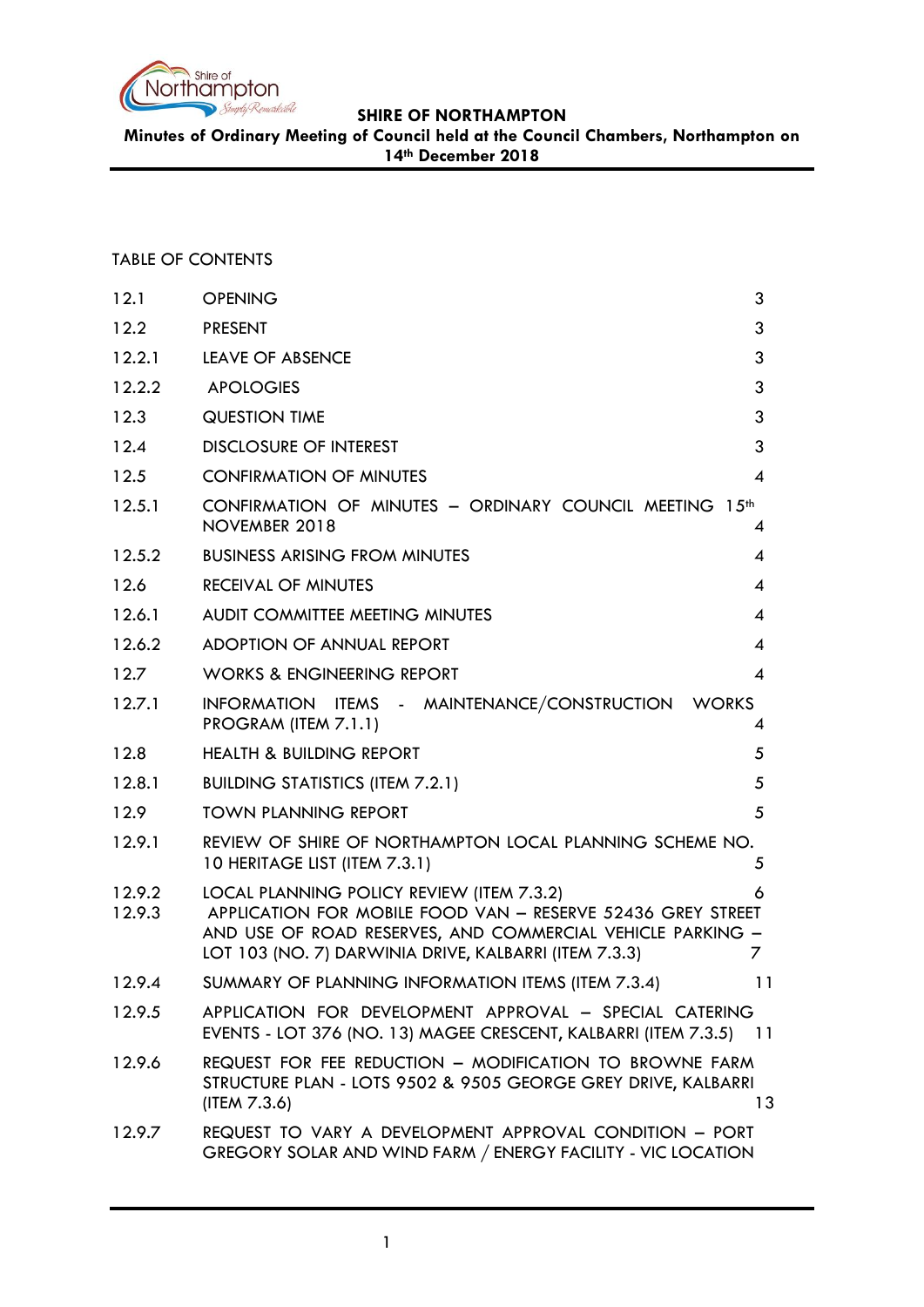

**Minutes of Ordinary Meeting of Council held at the Council Chambers, Northampton on 14th December 2018**

|         | 6945 (NO. 4601) & LOCATION 6687 (NO. 5540) OGILVIE ROAD WEST,<br>YALLABATHARRA (ITEM 7.3.7)                                          | 13 |  |  |  |
|---------|--------------------------------------------------------------------------------------------------------------------------------------|----|--|--|--|
| 12.10   | <b>FINANCE REPORT</b>                                                                                                                |    |  |  |  |
| 12.10.1 | ACCOUNTS FOR PAYMENT (ITEM 7.4.1)                                                                                                    |    |  |  |  |
| 12.10.2 | MONTHLY FINANCIAL STATEMENTS - NOVEMBER 2018 (ITEM 7.4.2)                                                                            |    |  |  |  |
| 12.11   | <b>ADMINISTRATION &amp; CORPORATE REPORT</b>                                                                                         |    |  |  |  |
| 12.11.1 | APRIL 2019 COUNCIL MEETING DATE (ITEM 7.5.1)                                                                                         |    |  |  |  |
| 12.11.2 | ROAD TRAIN REST AREA (ITEM 7.5.2)<br>15                                                                                              |    |  |  |  |
| 12.11.3 | BASIS OF RATES - RANCH COURT SUBDIVISION (ITEM 7.5.3)<br>15                                                                          |    |  |  |  |
| 12.11.4 | <b>RUBBISH BIN SURROUNDS (ITEM 7.5.4)</b><br>15                                                                                      |    |  |  |  |
| 12.11.5 | 15<br>2017 - 18 ANNUAL ELECTORS MEETING (ITEM 7.5.5)                                                                                 |    |  |  |  |
| 12.11.6 | NON PAYMENT OF RATES - LOT 7 HAMPTON ROAD, NORTHAMPTON<br>(ITEM 7.5.6)<br>16                                                         |    |  |  |  |
| 12.11.7 | OUTSTANDING RATES - RODNEY MACKENZIE (ITEM 7.5.7)<br>16                                                                              |    |  |  |  |
| 12.12   | DEPUTY PRESIDENT'S REPORT<br>16                                                                                                      |    |  |  |  |
| 12.13   | <b>COUNCILLORS' REPORTS</b><br>16                                                                                                    |    |  |  |  |
| 12.13.1 | <b>CR PIKE</b><br>16                                                                                                                 |    |  |  |  |
| 12.13.2 | <b>CR SMITH</b><br>17                                                                                                                |    |  |  |  |
| 12.14   | <b>NEW ITEMS OF BUSINESS</b><br>17                                                                                                   |    |  |  |  |
| 12.14.1 | <b>QANTAS PILOT TRAINING ACADEMY</b><br>17                                                                                           |    |  |  |  |
| 12.14.2 | <b>SHOPPING</b><br><b>CENTRE</b><br><b>PROPOSED</b><br><b>IMPROVEMENTS</b><br>TO<br>KALBARRI<br>THOROUGHFARE, PORTER STREET KALBARRI | 17 |  |  |  |
| 12.15   | <b>NEXT MEETING OF COUNCIL</b>                                                                                                       | 18 |  |  |  |
| 12.16   | <b>CLOSURE</b><br>18                                                                                                                 |    |  |  |  |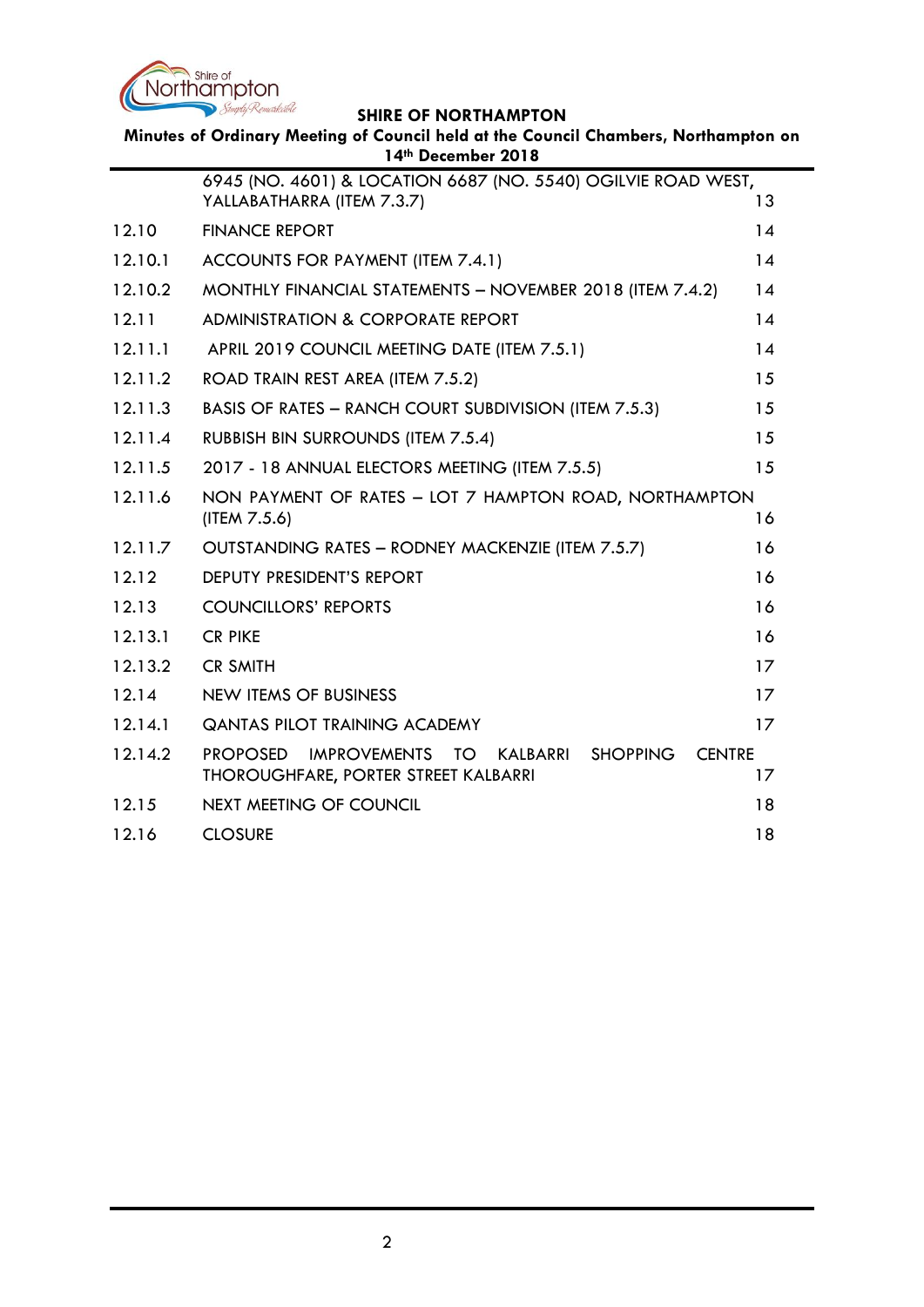

**Minutes of Ordinary Meeting of Council held at the Council Chambers, Northampton on 14th December 2018**

### <span id="page-2-0"></span>**12.1 OPENING**

The President thanked all Councillors, staff and gallery present for their attendance and declared the meeting open at 1.00pm.

#### <span id="page-2-1"></span>**12.2 PRESENT**

| Cr C Simkin<br>Cr S Krakouer<br>Cr R Suckling<br>Cr D Pike<br>Cr S Smith<br>Cr P Stewart | President<br>Deputy President  | Northampton Ward<br>Kalbarri Ward<br>Northampton Ward<br>Kalbarri Ward<br>Kalbarri Ward<br>Kalbarri Ward |  |  |
|------------------------------------------------------------------------------------------|--------------------------------|----------------------------------------------------------------------------------------------------------|--|--|
| Mr Garry Keeffe                                                                          | <b>Chief Executive Officer</b> |                                                                                                          |  |  |
| <b>Mr Grant Middleton</b>                                                                | Deputy Chief Executive Officer |                                                                                                          |  |  |
| <b>Mrs Deb Carson</b>                                                                    | <b>Planning Officer</b>        |                                                                                                          |  |  |

#### <span id="page-2-2"></span>12.2.1 LEAVE OF ABSENCE

Nil

#### <span id="page-2-3"></span>12.2.2 APOLOGIES

Cr Stock-Standen, Cr Carson and Cr Hay

#### <span id="page-2-4"></span>**12.3 QUESTION TIME**

Mr Gary Dungate addressed Council, thanking Councillors and staff for assisting him with the process of getting his firearm dealer's application approved.

Cr Simkin thanked Mr Dungate for his sentiment and wished him well in his new endeavours.

## <span id="page-2-5"></span>**12.4 DISCLOSURE OF INTEREST**

Cr Krakouer declared a financial interest in Item 7.3.3 as he operates a business of a similar nature and may incur a financial gain or loss from the decision.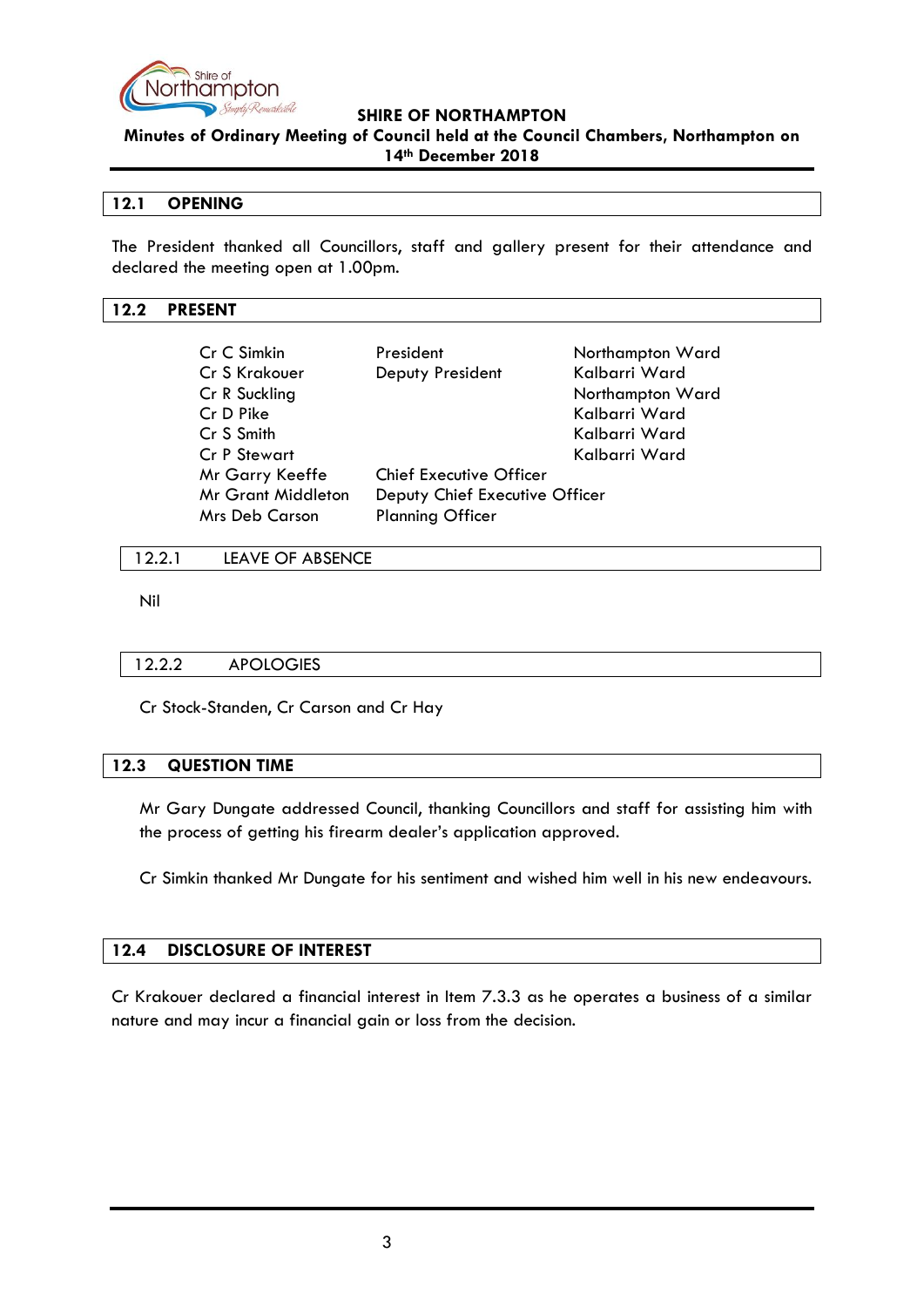

**Minutes of Ordinary Meeting of Council held at the Council Chambers, Northampton on 14th December 2018**

#### <span id="page-3-1"></span><span id="page-3-0"></span>**12.5 CONFIRMATION OF MINUTES**

12.5.1 CONFIRMATION OF MINUTES - ORDINARY COUNCIL MEETING 15<sup>th</sup> NOVEMBER 2018

Moved Cr SUCKLING, seconded Cr PIKE

That the minutes of the Ordinary Meeting of Council held on the 15<sup>th</sup> November 2018 be confirmed as a true and correct record, subject to the following amendment:

Items 10.11.6, 10.11.7 and 10.11.8 should be 11.11.6, 11.11.7 and 11.11.8

CARRIED 6/0

### 12.5.2 BUSINESS ARISING FROM MINUTES

Nil.

### <span id="page-3-4"></span><span id="page-3-3"></span><span id="page-3-2"></span>**12.6 RECEIVAL OF MINUTES**

12.6.1 AUDIT COMMITTEE MEETING MINUTES

Moved Cr SMITH, seconded Cr SUCKLING

That the minutes of the Audit Committee Meeting held on the 14th December 2018 be received.

CARRIED 6/0

<span id="page-3-5"></span>12.6.2 ADOPTION OF ANNUAL REPORT

Moved Cr KRAKOUER, seconded Cr SUCKLING

That Council adopt the 2017/2018 Annual Report including the Annual Financial Statements and Audit Report as presented.

CARRIED 6/0

# <span id="page-3-7"></span><span id="page-3-6"></span>**12.7 WORKS & ENGINEERING REPORT**

12.7.1 INFORMATION ITEMS - MAINTENANCE/CONSTRUCTION WORKS PROGRAM (ITEM 7.1.1)

Noted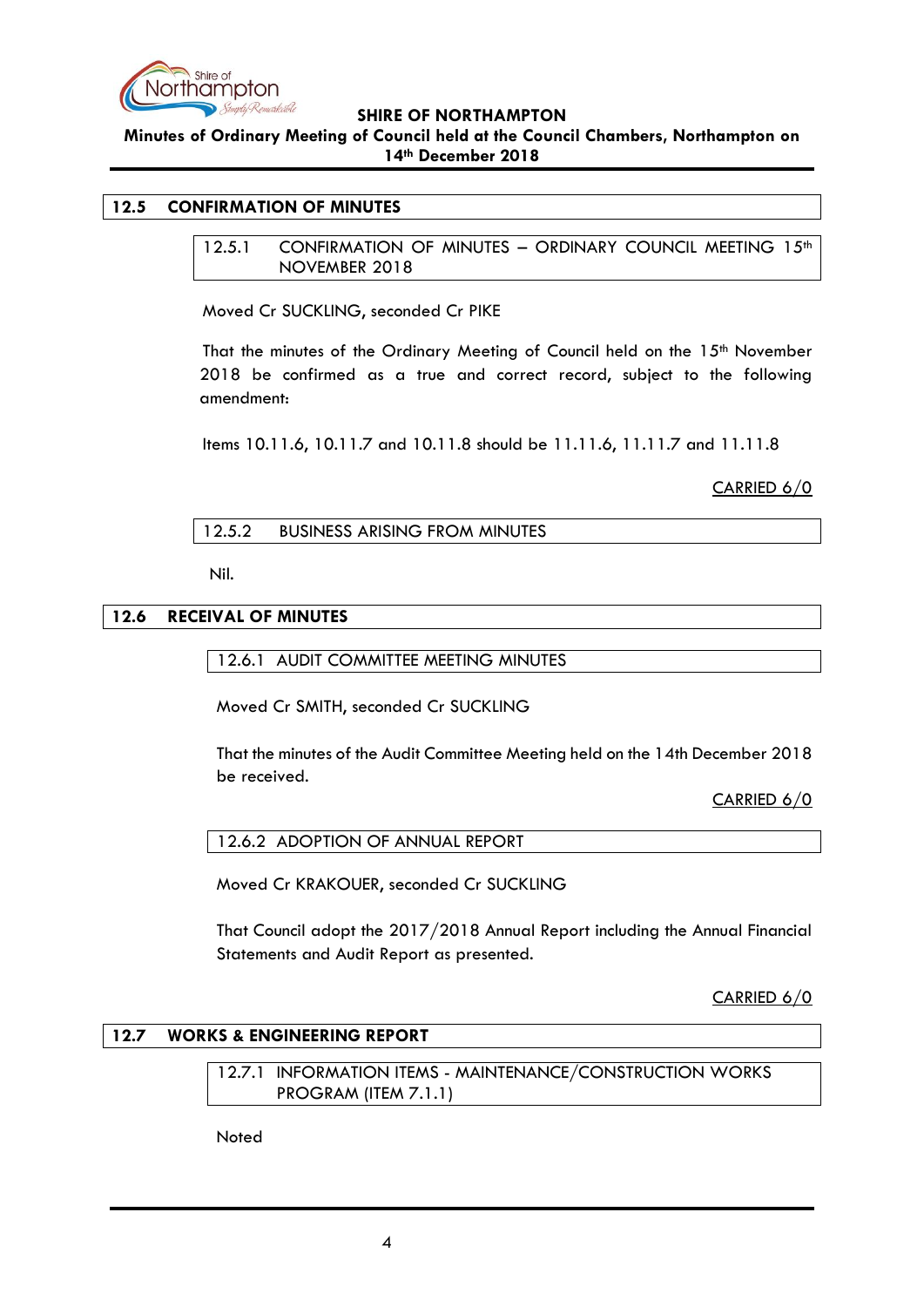

**Minutes of Ordinary Meeting of Council held at the Council Chambers, Northampton on 14th December 2018**

### <span id="page-4-0"></span>**12.8 HEALTH & BUILDING REPORT**

### <span id="page-4-1"></span>12.8.1 BUILDING STATISTICS (ITEM 7.2.1)

Noted

### <span id="page-4-3"></span><span id="page-4-2"></span>**12.9 TOWN PLANNING REPORT**

### 12.9.1 REVIEW OF SHIRE OF NORTHAMPTON LOCAL PLANNING SCHEME NO. 10 HERITAGE LIST (ITEM 7.3.1)

#### Moved Cr STEWART, seconded Cr KRAKOUER

- 1. That Council resolve in accordance with Part 3 Heritage Protection, cl. 8 of the "Deemed Provisions" of the *Planning and Development (Local Planning Schemes) Regulation*s 2015 to include the following places on the *Shire of Northampton Local Planning Scheme No. 10 - Heritage List*:
- Galena Mine (Place No. 6)
- Kilally & Cemetery (Place No. 8)
- Hillview (Place No. 33)
- Baddera Mines (Place No. 37)
- Station Master's House Fmr (Place No. 78)
- Weighbridges, Turntable and Wheat Bin (Place No. 80)
- Gwalla Mine Site (Place No. 133)
- Fmr Gwalla Railway Station (Place No. 134)
- Railway Bridge (Place No. 142)
- Railway Bridge (Place No.143)
- Emu Barrier Fence (Place No. 11)
- Barrel Well (Place No. 12)
- Railway Tank & Dam (Place No. 19)
- Trevenson Outbuildings (Place No. 23)
- RSL Hall and War Memorial (Place No. 56)
- Balline Town Residence (Place No. 57)
- Miners Arms Hotel (Place No. 60)
- Butcher and Chemist (Place No. 67)
- Northampton Post Office (Place No. 87)
- Northampton State School (Place No. 93)
- The Grange (Place No. 97)
- Residence (Place No. 98)
- Wheal Ellen Mine Site (Place No. 117)
- Horrocks Walls (Place No. 137)
- Lindesferne (Place No. 146)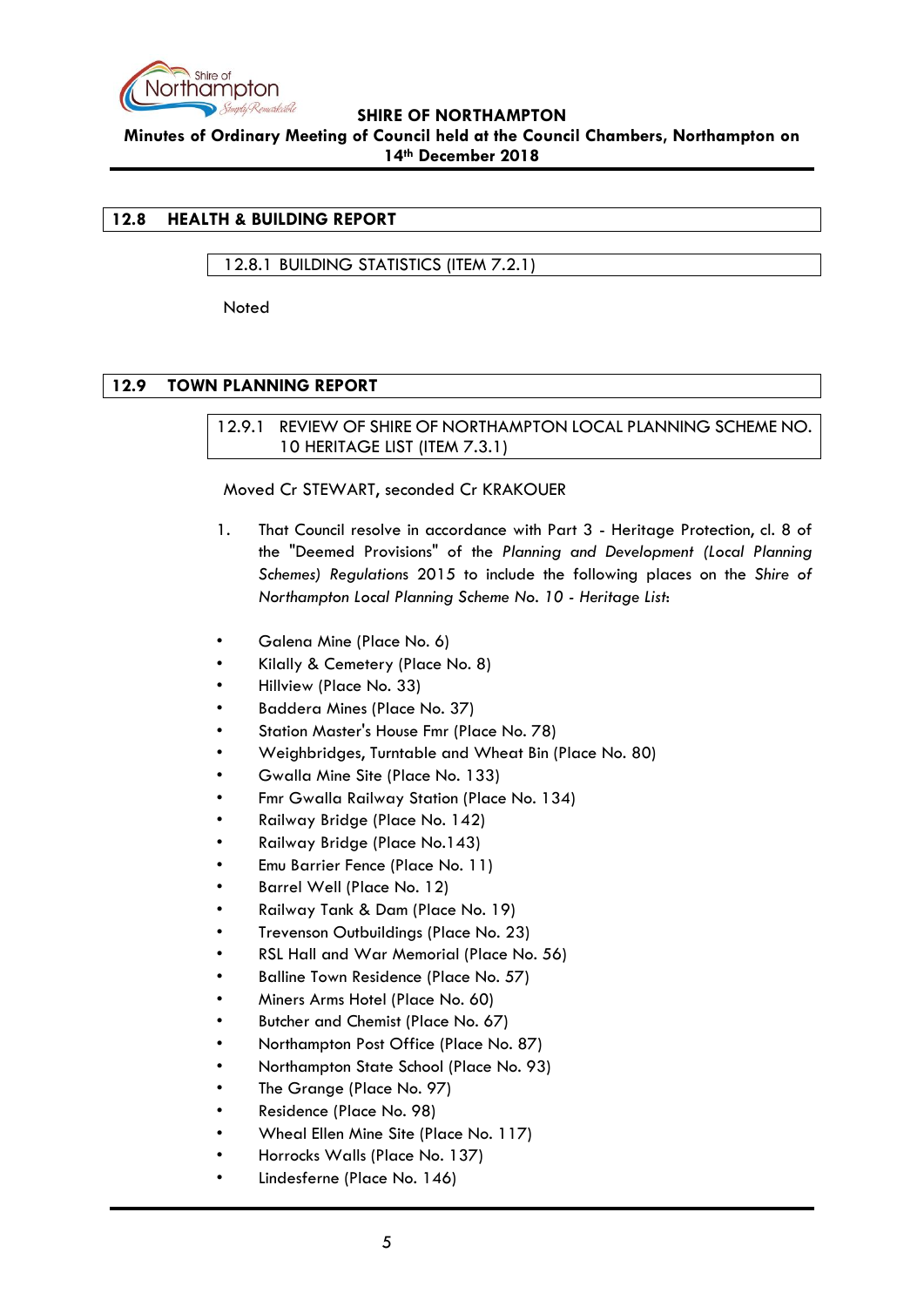

**Minutes of Ordinary Meeting of Council held at the Council Chambers, Northampton on 14th December 2018**

- Yarra Homestead and Outbuildings (Place No. 148)
- Stradbrooke (Place No. 152)
- 200 Mile Tank (Place No. 158)
- Gurkha Mine (Place No. 165)
- Mary Springs Lead Mine (Place No. 166)
- Block Seven (Place No. 169)
- Kirtons Group Mines (Place No. 173)
- Ethel Maud (Lady Shenton) Mines (Place No. 176)
- Geraldine South Mine (Place No. 182)
- 2. That Council also exclude the following properties from inclusion on the Heritage List as part of the 2018 Review, with notification being provided to the landowners:
- Three Sisters Mine (Place No. 168)
- Square Well (Place No. 149)
- Kaburie (Place No. 150)
- Principality of Hutt River (Place No. 191)
- Murchison Bridges (Place No. 3)
- 3. That the information received from the Department of Mines, Industry Regulation and Safety, in relation to mine sites, access and liability, to be publicly advertised and distributed for private landowner's information.

## CARRIED 6/0

## <span id="page-5-0"></span>12.9.2 LOCAL PLANNING POLICY REVIEW (ITEM 7.3.2)

Moved Cr SIMKIN, seconded Cr STEWART

That Council:

1. Adopt the following proposed locations for inclusion as trading sites within the Draft Local Planning Policy – Mobile Food Vehicles:

|           | Northampton: Hampton Gardens carparking area (Site A)      |
|-----------|------------------------------------------------------------|
| Horrocks: | Carparking area upon Lot 202, Horrocks, south of the Jetty |
|           | carpark (Site B)                                           |
| Kalbarri: | Reserve 52436 adjacent to the Land-Backed Wharf (Site C)   |
|           | Red Bluff Beach Road (Site D)                              |

- 2. Pursuant to Schedule 2 Deemed Provisions, Part 2, cl 4 of the *Planning and Development (Local Planning Schemes) Regulations 2015* resolve to:
	- a. Adopt the proposed draft Local Planning Policy for public comment and advertise the Policy for a period of 21 days;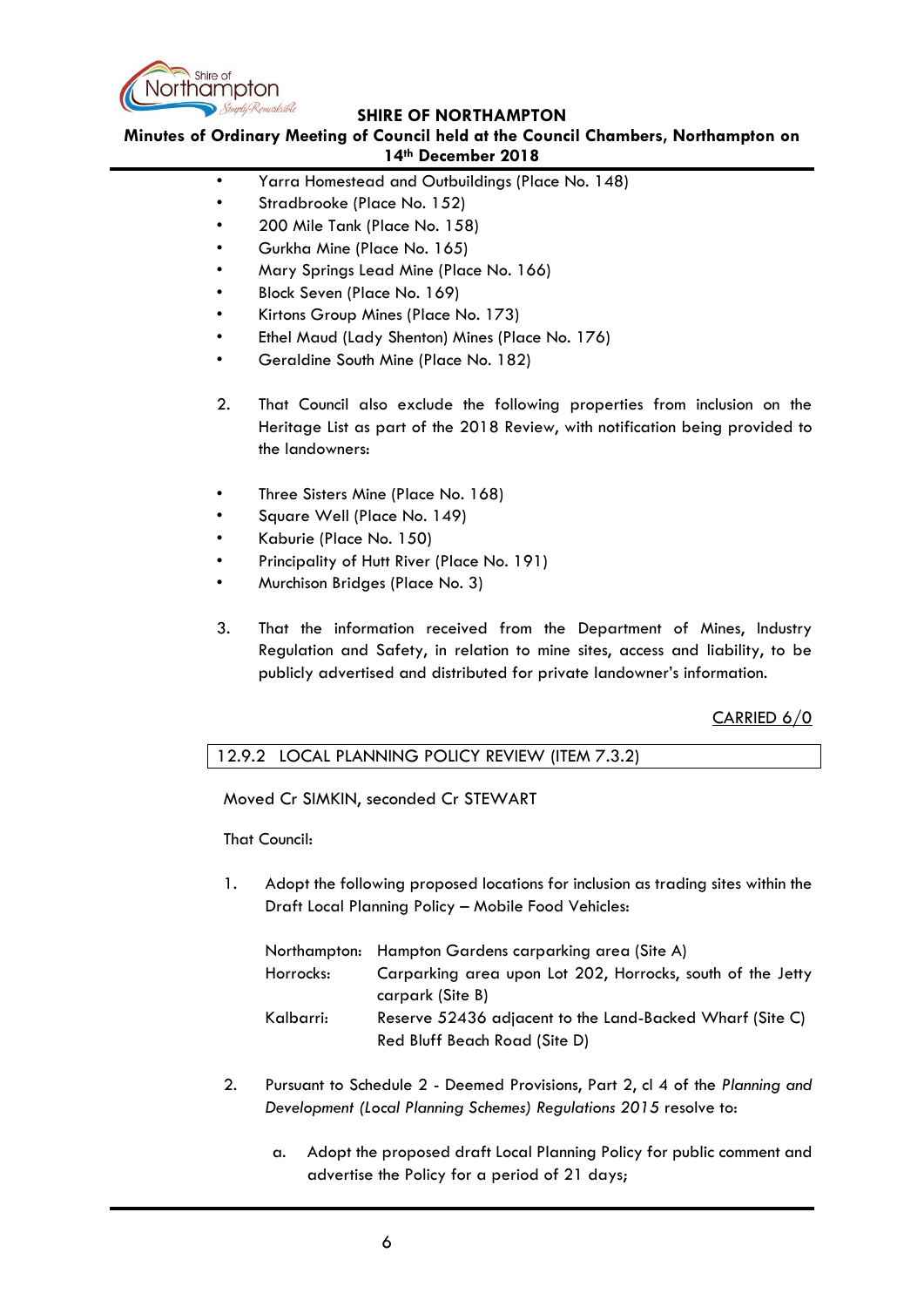

**Minutes of Ordinary Meeting of Council held at the Council Chambers, Northampton on 14th December 2018**

- b. Should no written, author-identified objections be received during the 21 day advertising period, then adopt for final approval the proposed Local Planning Policy and proceed to publish a notice to this effect in the local newspaper; and
- c. Should there be any written, author-identified objections received during the advertising period, require staff to present to Council a further report.

CARRIED 6/0

Cr Krakouer declared a financial interest in Item 7.3.3 as he operates a business of a similar nature and may incur a financial gain or loss from the decision, and departed the meeting at 1.18pm.

<span id="page-6-0"></span>12.9.3 APPLICATION FOR MOBILE FOOD VAN – RESERVE 52436 GREY STREET AND USE OF ROAD RESERVES, AND COMMERCIAL VEHICLE PARKING – LOT 103 (NO. 7) DARWINIA DRIVE, KALBARRI (ITEM 7.3.3)

Moved Cr SUCKLING, seconded Cr PIKE

That Council approves the Application for Development Approval for a food van to operate upon:

- Reserve 52436,
- the Red Bluff Beach Road road reserve, and
- the George Grey Drive road reserve,

subject to the following conditions:

- 1. Development/use shall be in accordance with the attached approved plans dated 14 December 2018 and subject to any modifications required as a consequence of this approval. The endorsed plan(s) shall not be modified or altered without the prior written approval of the local government;
- 2. Any additions to, or change to, the approved use (not the subject of this consent/approval) requires further application and planning approval for that use/addition;
- 3. This approval wholly replaces Development Approval D/A 2018-059, with D/A 2018-059 becoming void and having no further effect;
- 4. This Development Approval is an approval for the proposed use for the purposes of the Shire of Northampton's Local Planning Scheme No. 11 – Kalbarri and the Planning and Development Act (2005) only;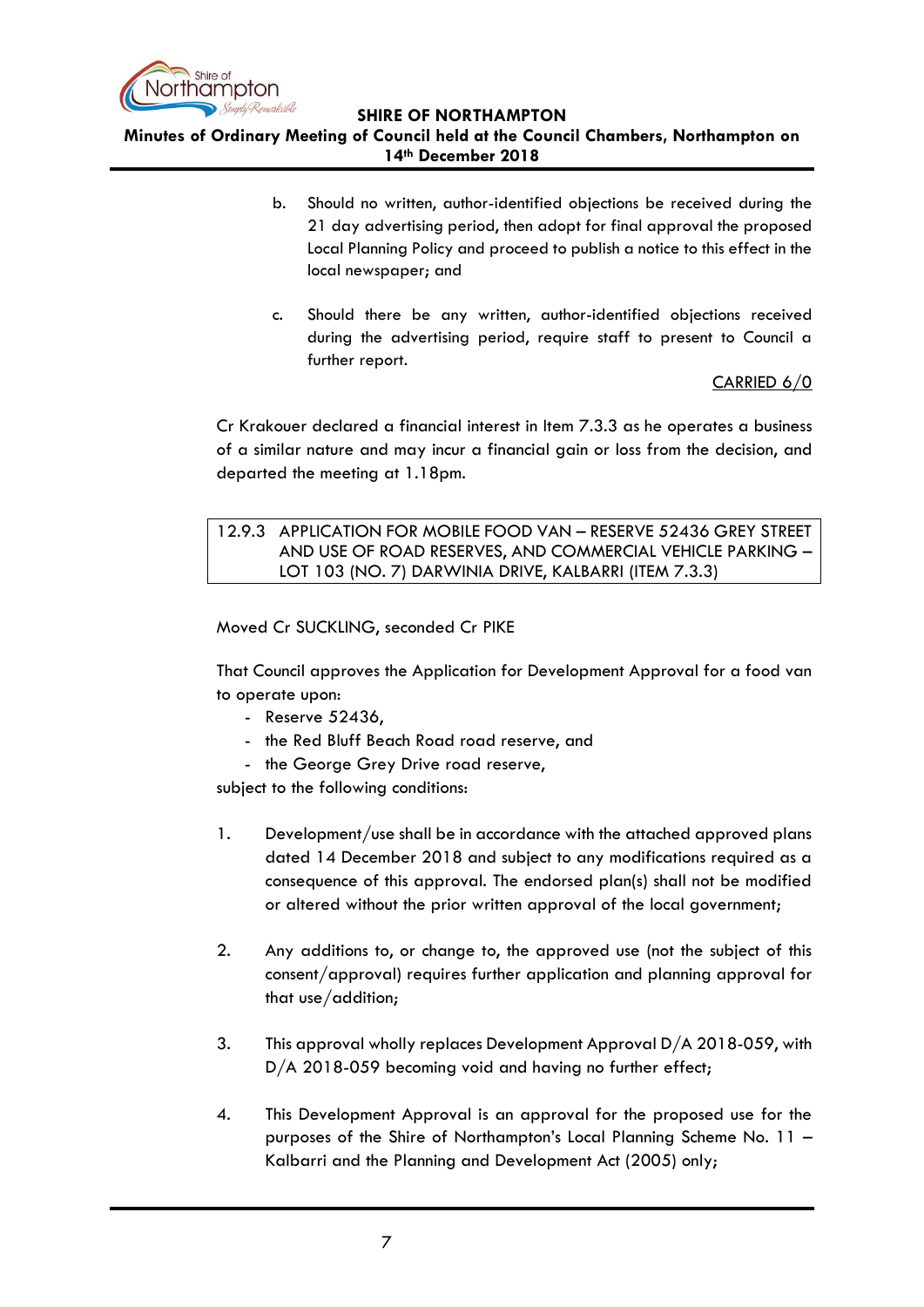

**Minutes of Ordinary Meeting of Council held at the Council Chambers, Northampton on 14th December 2018**

- 5. This Development Approval is subject to:
	- (a) Approval of the Minister for Lands in accordance with the provisions of the Land Administration Act (1997); and
	- (b) A licence agreement being entered into by the Applicant and the Shire in accordance with Council's Policy 9.2 – Requirements for Licence Agreements to Use Crown Reserves for Commercial, Recreational and Tourism Activities;
- 6. This Development Approval shall remain valid whilst the License Agreement referred to in Condition 5(b) remains current and valid, and on the expiration or in the termination of such License Agreement, this Development Approval shall cease to be valid;
- 7. The approval is for one (1) food van only and does not include any peripheral alfresco seating;
- 8. The Applicant shall at no time interfere or obstruct the operations and activities of the commercial fishing activities upon the Kalbarri Land-Backed Wharf, or any approved users of the land-backed wharf, to the satisfaction of the local government;
- 9. Should substantiated ongoing complaints be received in relation to Condition No. 8, the Shire of Northampton reserves the right to review and/or revoke this Development Approval;
- 10. The Applicant shall obtain Public Liability Insurance coverage to a minimum of \$20 million, and forward a copy of this certificate to the Shire of Northampton, to comply with the provisions of the *Shire of Northampton's Local Planning Policy – Commercial Recreational Tourism Activity*;
- 11. The approved hours of operation of this food van are between 7am and 7pm, 7 days per week;
- 12. This approval allows the following signs: Reserve 52436 - two (2) portable A-Frame signs:
	- (i) one sign to be located immediately adjacent to the food van upon Reserve 52436; and
	- (ii) the location of the second sign to be determined by the local government so as not to conflict with the entry statement to the landbacked wharf;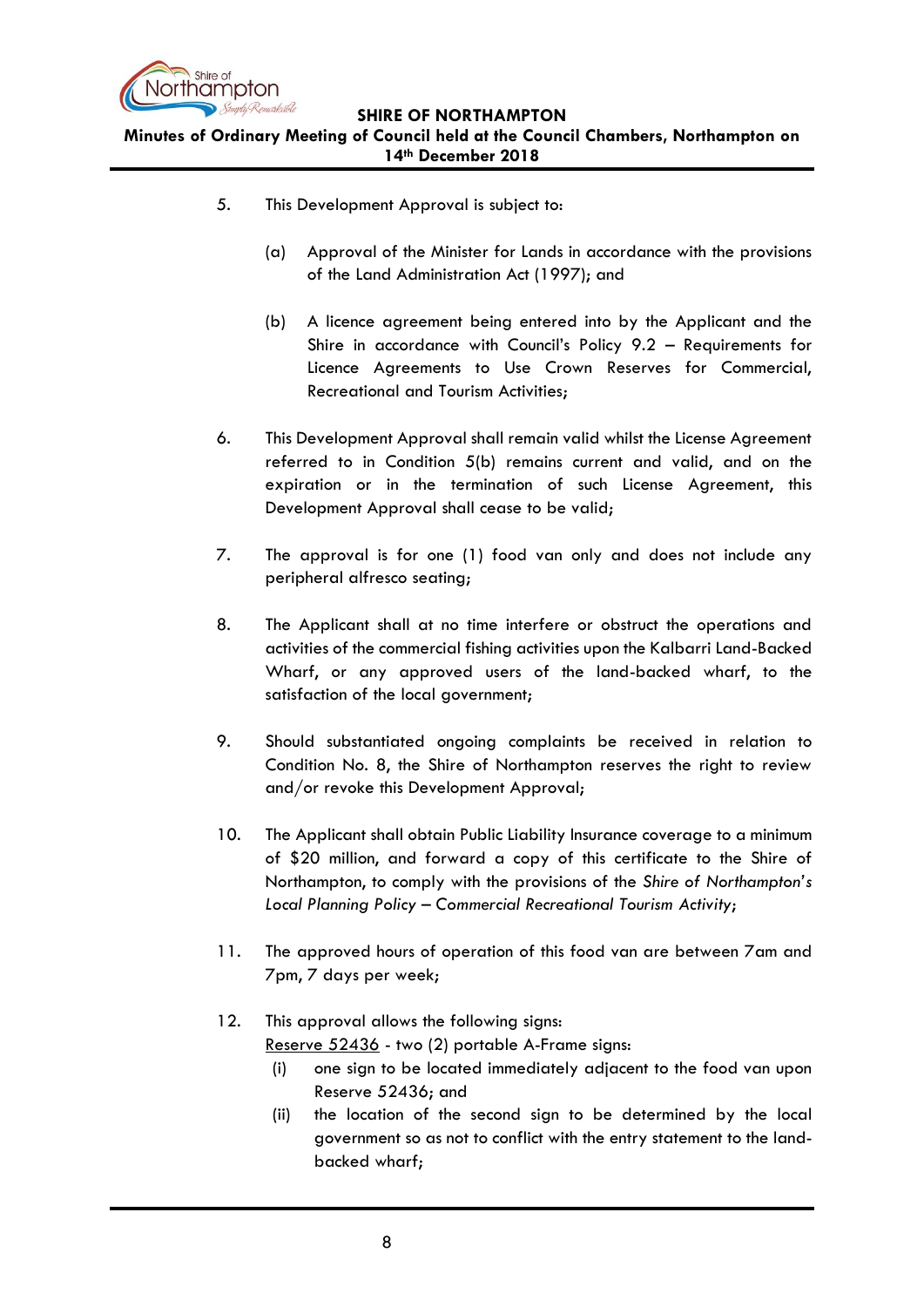

**Minutes of Ordinary Meeting of Council held at the Council Chambers, Northampton on 14th December 2018**

> Red Bluff Beach Road reserve - one (1) portable A-Frame sign to be located immediately adjacent to the van, within the carpark area; George Grey Drive road reserve – two (2) portable A-Frame signs to be located at the entry and exit points of the rest bay area.

- 13. A-Frame signs must be removed at the end of trading each day and shall only be displayed upon the respective Reserve where and when trading is currently being undertaken. Signs shall not be displayed upon any Reserve whereby the mobile food van is not on-site (for example, signs shall not be displayed at Reserve 52436 when the mobile food van is trading at the Red Bluff Beach Road reserve);
- 14. No further signs shall be permitted in relation to this Development Approval;
- 15. This approval is issued only to M. Grove and is NOT transferable to any other person or to any other land parcel, without the further application and approval of the Shire of Northampton;
- 16. The food van is approved to sell the following items only:
	- Indonesian Cuisine (all approved reserves)
	- Cooked Seafood (road reserve sites only, not Reserve 52436); and
	- Coffee (road reserve sites only, not Reserve 52436), and other non-alcoholic canned and bottled beverages.
- 17. The Applicant is required to provide adequate rubbish disposal facilities, remove all rubbish associated with the operation and maintain clean and sanitary conditions at all times;
- 18. The land use hereby permitted shall not cause injury to or prejudicially affect the amenity of the locality by reason of the emission of smoke, dust, fumes, odour, noise, vibration, waste product or otherwise;
- 19. The use of mechanical chimes or amplified music which could cause a noise nuisance is not permitted;
- 20. The Applicant shall advise any customer who parks their vehicle to access the food van and that restricts access to, or obstructs, the land-backed wharf or jetty, to remove their vehicles immediately;
- 21. The food van is required to be removed from the approved Reserve locations at the close of business each day and is not permitted to be stored overnight upon any Reserve;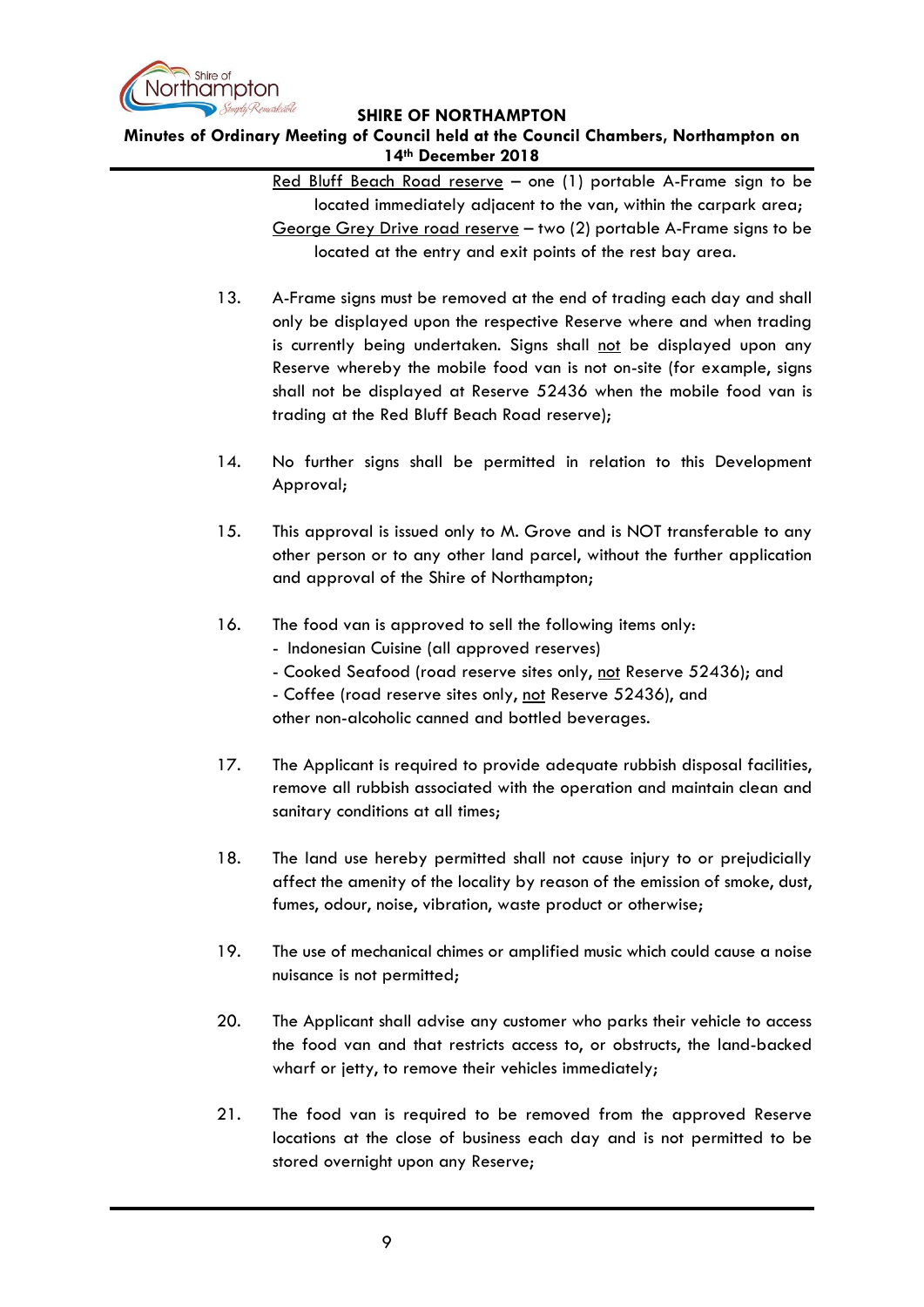

**Minutes of Ordinary Meeting of Council held at the Council Chambers, Northampton on 14th December 2018**

- 22. The use of a generator upon Reserve 52436 is only allowed during power outages and when the on-site power source is not accessible. At all other times, the Applicant shall utilise the power source provided by the Shire of Northampton;
- 23. Generators used for the purpose of providing power to the mobile food van shall not have a manufacturer-specified operational volume greater than 75dB;
- 24. The Applicant is required to monitor noise emissions on an ongoing basis to ensure ageing equipment remains below this threshold;
- 25. Should the Applicant fail to comply with Condition No. 23 and/or 24 above, compliance procedures shall apply which may include restricting or prohibiting the use of the generator;
- 26. The Applicant shall be wholly financially responsible for the use of electricity accessed via the metred outlet upon Reserve 52436;
- 27. The food van is permitted to be stored at Lot 103 (No. 7) Darwinia Drive, Kalbarri outside of trading hours and subject to:
	- (i) the van being stored within the property boundaries; and
	- (ii) the food van not causing injury to or prejudicially affecting the amenity of the locality by reason of the emission of smoke, dust, fumes, odour, noise, vibration, waste product or otherwise; and
	- (iii) the Applicant meeting the requirements of Condition No. 30 as per below;
- 28. The Applicant is advised that the use of a generator in connection with the food van at Lot 103 Darwinia Drive is not allowed, except in the event of a power outage and only between the hours of 8am and 6pm;
- 29. No food is to be prepared within the dwelling upon Lot 103 (No. 7) Darwinia Drive, Kalbarri and all food preparation shall be contained within the food van, unless further application is made to, and approval is granted by, the Shire of Northampton;
- 30. The parking and storage of the commercial vehicle (food van) upon Lot 103 (No. 7) Darwinia Drive, Kalbarri requires annual approval, and the Applicant is advised that they must re-apply to the Shire of Northampton prior to the end of each financial year (30th June) to gain approval for the parking of the food van upon this residential lot; and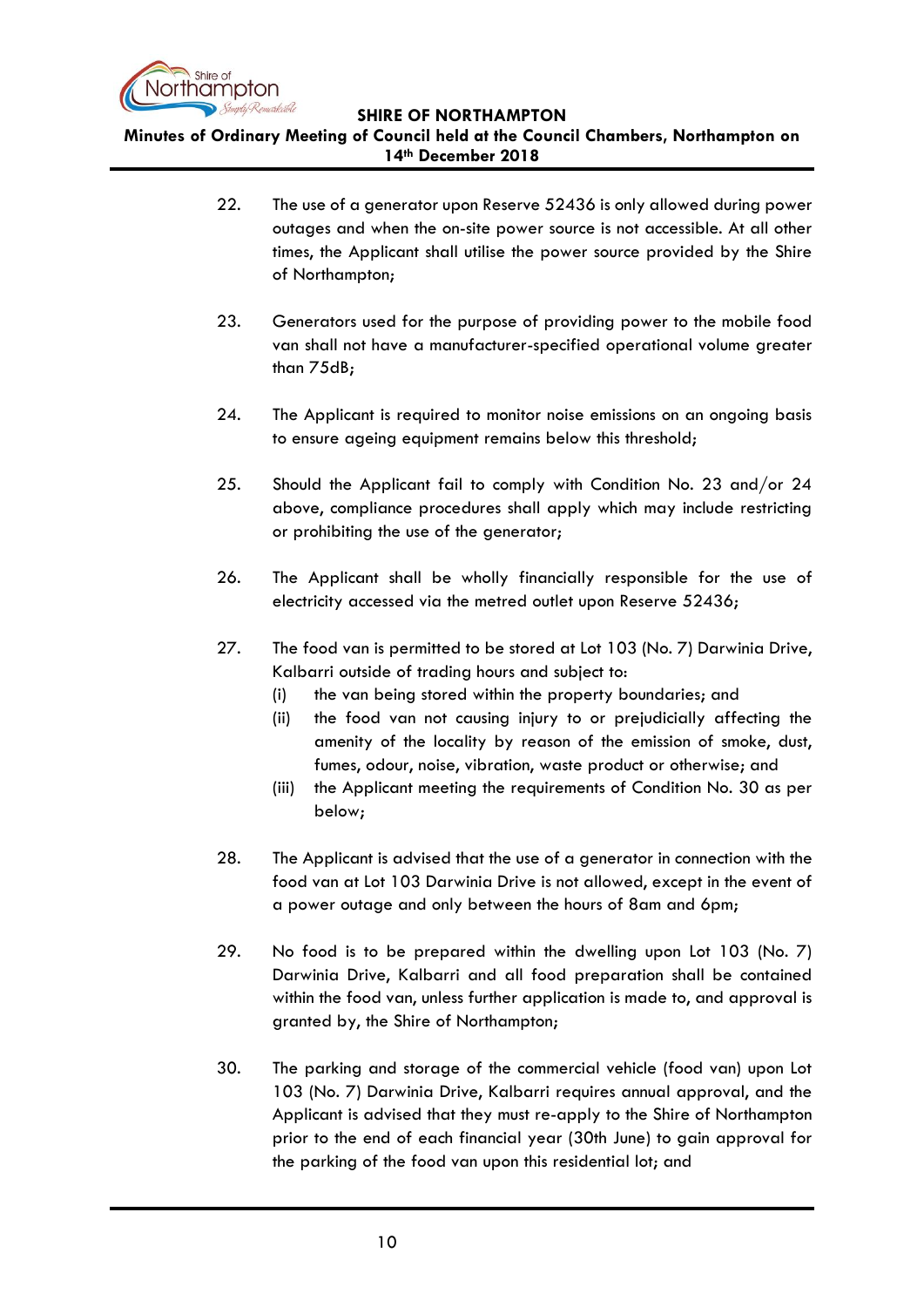

**Minutes of Ordinary Meeting of Council held at the Council Chambers, Northampton on 14th December 2018**

> 31. The Shire of Northampton reserves the right to reposition the mobile food van's permitted trading area within the three approved locations, to be undertaken in consultation with the Applicant, so as to improve the efficiency and effectiveness of the site's use, if required.

### Advice Notes

- 1. The Applicant is advised that it is not the responsibility of the local government to ensure that all correct approvals are in place and that all conditions contained within said approvals are upheld during the operations of the business.
- 2. The Applicant is advised that compliance with any and all governmental legislation and regulations, including but not limited to the Health Act and Regulations, the Food Act and Regulations and the Environmental Protection (Noise) Regulations, is required at all times;
- 3. If an applicant is aggrieved by this determination there is a right (pursuant to the Planning and Development Act 2005) to have the decision reviewed by the State Administrative Tribunal. Such application must be made within 28 days from the date of this notice.

CARRIED 4/1

Cr Simkin voted against the motion

Cr Krakouer returned to the meeting at 1.27pm.

<span id="page-10-0"></span>12.9.4 SUMMARY OF PLANNING INFORMATION ITEMS (ITEM 7.3.4)

<span id="page-10-1"></span>Noted.

# 12.9.5 APPLICATION FOR DEVELOPMENT APPROVAL – SPECIAL CATERING EVENTS - LOT 376 (NO. 13) MAGEE CRESCENT, KALBARRI (ITEM 7.3.5)

Moved Cr PIKE, seconded Cr SMITH

1. That Council support the Applicant's request to increase the number of patrons from 100 to 200 persons upon Lot 376 (No. 13) Magee Crescent, Kalbarri during the period  $28<sup>th</sup>$  December 2018 to  $3<sup>rd</sup>$  January 2019, for the purpose of the Applicant applying for a liquor license variation with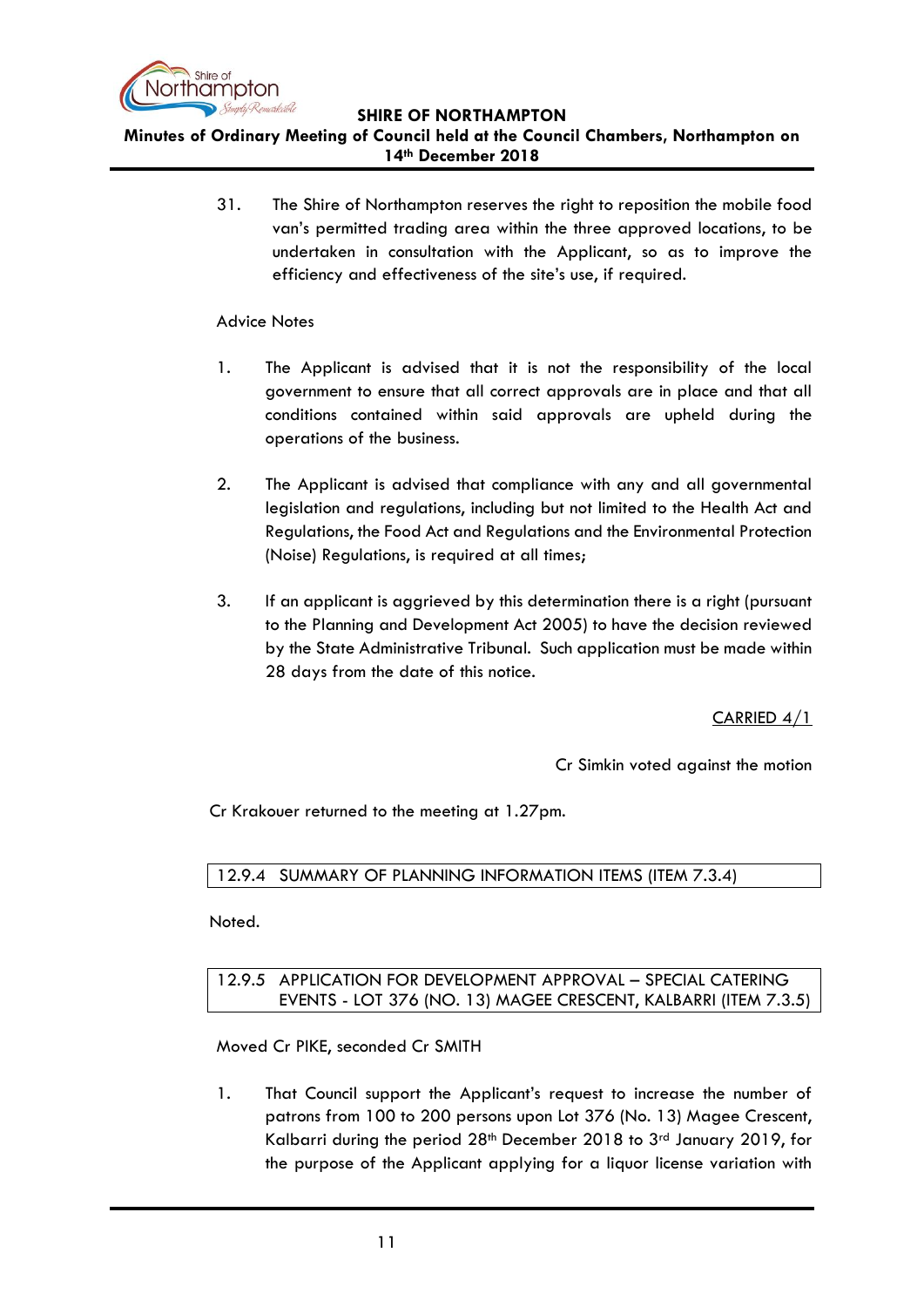

# **Minutes of Ordinary Meeting of Council held at the Council Chambers, Northampton on 14th December 2018**

the Department of Racing Gaming and Liquor, and correspond to the Applicant to that effect; and

- 2. That Council approves the Application for Development Approval for special catering events to be held between the 28<sup>th</sup> December 2018 and 3rd January 2019 upon Lot 376 (No. 13) Magee Crescent Kalbarri, subject to the following conditions:
	- (a) The Applicant is to implement and maintain reporting mechanisms for any complaints received in relation to this approval to the Shire of Northampton. In the event of a substantiated complaint being received, the Applicant is required to demonstrate to the local government that appropriate mitigation response(s) were implemented in a timely manner;
	- (b) All parking of vehicles associated with the events shall be provided for within the property boundary in the first instance, and if/when full, that overflow parking be allowed within the immediately adjacent Magee Crescent Road Reserve and street verge, subject to Condition No. (c) being met at all times;
	- (c) That access and entry points and driveways of the adjacent lot, being the Volunteer Marine Sea Search and Rescue Group base (Lot 262 Magee Crescent), shall be kept clear and unobstructed at all times and the parking of vehicles in these locations is strictly prohibited, and it is the responsibility of the Applicant to ensure compliance with this Condition at all times;
	- (d) The special catering events shall be serviced by ablutions that are sufficient in regards to their number, access requirements, location, design and operation to the requirements of the Department of Health and to the approval of the local government, with all costs to be met by the applicant; and
	- (e) This approval is valid only for the specified period, being the  $28<sup>th</sup>$ December 2018 until the 3rd January 2019, and thereafter shall cease to be valid.

## Advice Notes:

Note 1. The applicant is advised that this planning approval does not negate the requirement for any additional approvals which may be required under separate legislation including but not limited to the Food Act 2008, Food Regulations 2009, Health Act 1911, Liquor Control Act 1988, and the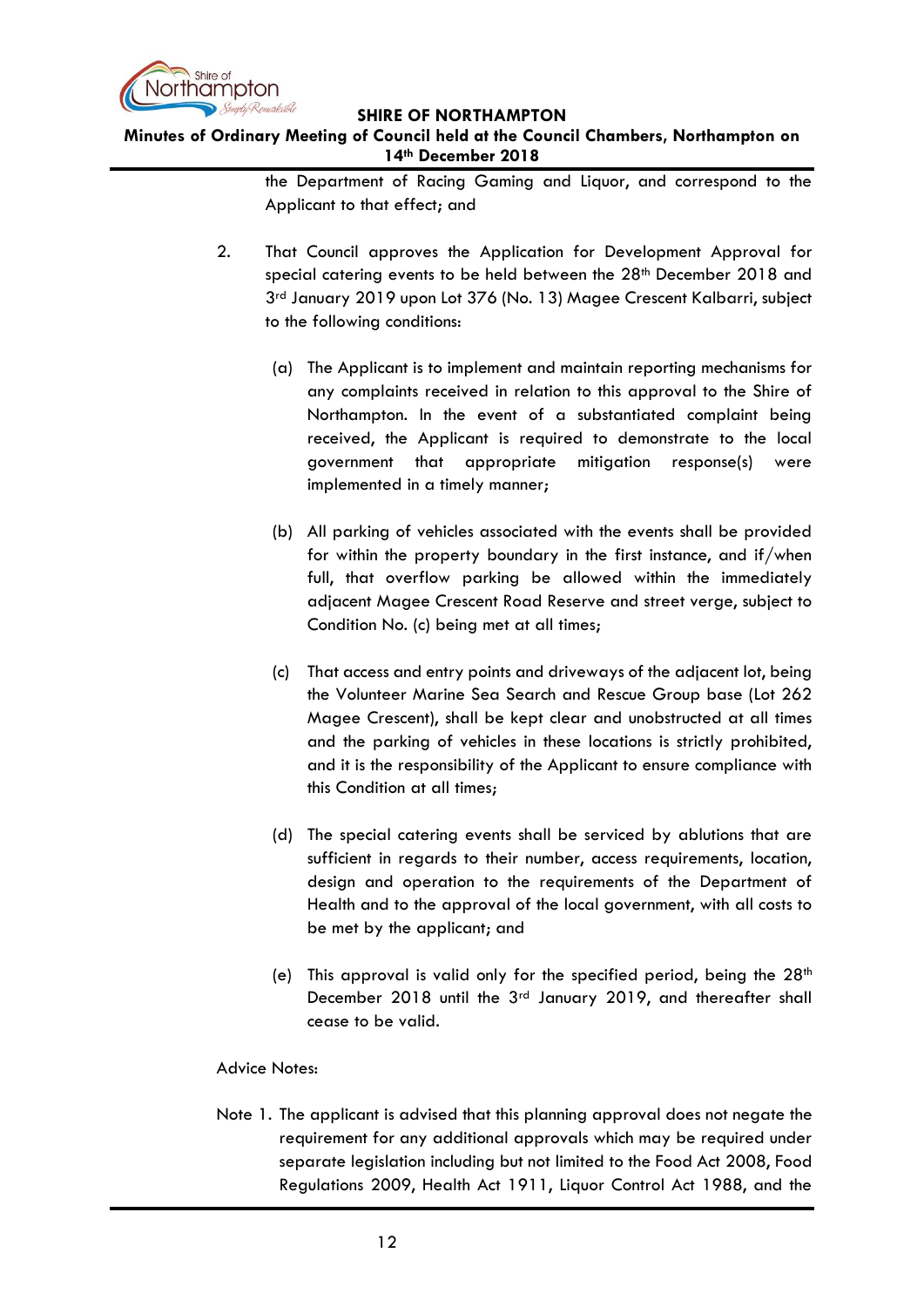

# **Minutes of Ordinary Meeting of Council held at the Council Chambers, Northampton on 14th December 2018**

Local Government (Miscellaneous Provisions) Act 1960. It is the Applicant's responsibility to obtain any additional approvals required before the development/use lawfully commences.

Note 2. If an Applicant is aggrieved by this determination there is a right pursuant to the Planning and Development Act 2005 to have the decision reviewed by the State Administrative Tribunal. Such application must be lodged within 28 days from the date of determination.

# CARRIED 6/0

<span id="page-12-0"></span>12.9.6 REQUEST FOR FEE REDUCTION – MODIFICATION TO BROWNE FARM STRUCTURE PLAN - LOTS 9502 & 9505 GEORGE GREY DRIVE, KALBARRI (ITEM 7.3.6)

Moved Cr STEWART, seconded Cr SIMKIN

That Council approve the request of the Applicant and apply the "Modification to an Approved Local Structure Plan" fee, being \$2,310 for the application to amend the Local Structure Plan for Browne Farm, Kalbarri.

CARRIED 6/0

<span id="page-12-1"></span>12.9.7 REQUEST TO VARY A DEVELOPMENT APPROVAL CONDITION – PORT GREGORY SOLAR AND WIND FARM / ENERGY FACILITY - VIC LOCATION 6945 (NO. 4601) & LOCATION 6687 (NO. 5540) OGILVIE ROAD WEST, YALLABATHARRA (ITEM 7.3.7)

Moved Cr SUCKLING, seconded Cr SMITH

1. That Council support the request of the Applicant and approve the variation of Condition No. 7 of D/A 2017-104 such that the Condition is reworded to:

"The applicant is to prepare, submit and implement a Bushfire Management Plan to the approval of the Local Government. This Bushfire Management Plan shall include the following:

- (a) a perimeter road around the outside of the solar farm so as to provide multi-directional escape routes in the event of a small localised fire at that location;
- (b) a firefighting unit with a minimum 4,000L water capacity be present on site and located within close proximity to any personnel present, during the periods of construction and any maintenance undertaken within restricted and prohibited burning periods.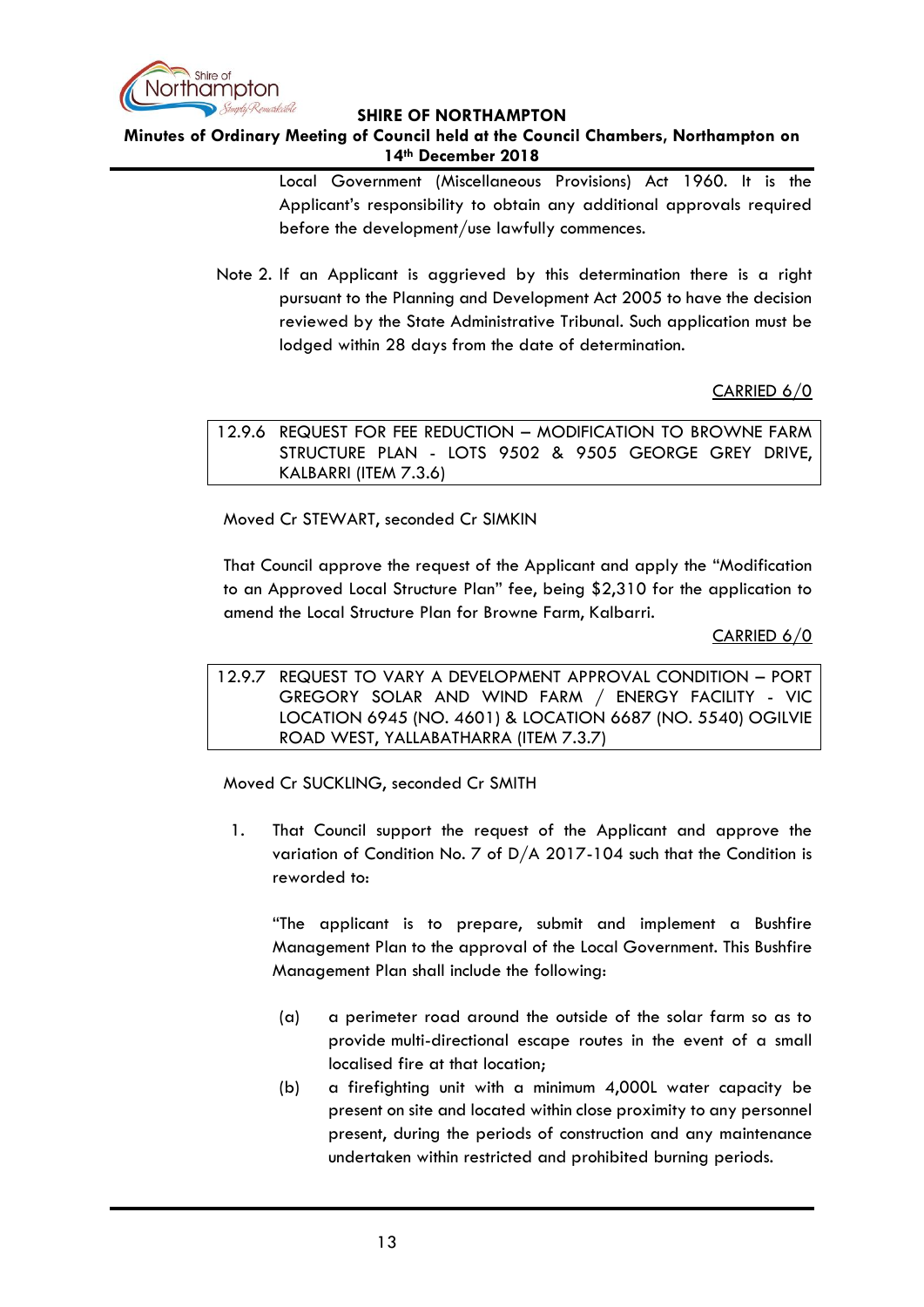

**Minutes of Ordinary Meeting of Council held at the Council Chambers, Northampton on 14th December 2018**

> The requirement for asset protection zones at the base of the wind turbines is not required subject to the above measures being included with the final Bushfire Management Plan."

> > CARRIED 6/0

# <span id="page-13-1"></span><span id="page-13-0"></span>**12.10 FINANCE REPORT**

# 12.10.1 ACCOUNTS FOR PAYMENT (ITEM 7.4.1)

Moved Cr SIMKIN, seconded Cr SUCKLING

That Municipal Fund Cheques 21562 to 21580 inclusive totalling \$64,561.61, Municipal EFT payments numbered EFT18629 to EFT18724 inclusive totalling \$961,473.15, Trust Fund Cheques 2363 to 2373, totalling \$11,191.28, Direct Debit payments numbered GJ0503 to GJ0509 inclusive totalling \$366,625.18 be passed for payment and the items therein be declared authorised expenditure.

# CARRIED BY AN ABSOLUTE MAJORITY 6/0

# <span id="page-13-2"></span>12.10.2 MONTHLY FINANCIAL STATEMENTS – NOVEMBER 2018 (ITEM 7.4.2)

Moved Cr SUCKLING, seconded Cr STEWART

That Council adopts the Monthly Financial Report for the period ending  $30<sup>th</sup>$ November 2018.

CARRIED 6/0

# <span id="page-13-4"></span><span id="page-13-3"></span>**12.11 ADMINISTRATION & CORPORATE REPORT**

## 12.11.1 APRIL 2019 COUNCIL MEETING DATE (ITEM 7.5.1)

Moved Cr SMITH, seconded Cr SUCKLING

That the April 2019 meeting be held on Wednesday 17th April 2019 and not Friday 19th April 2019 as previously adopted.

CARRIED 6/0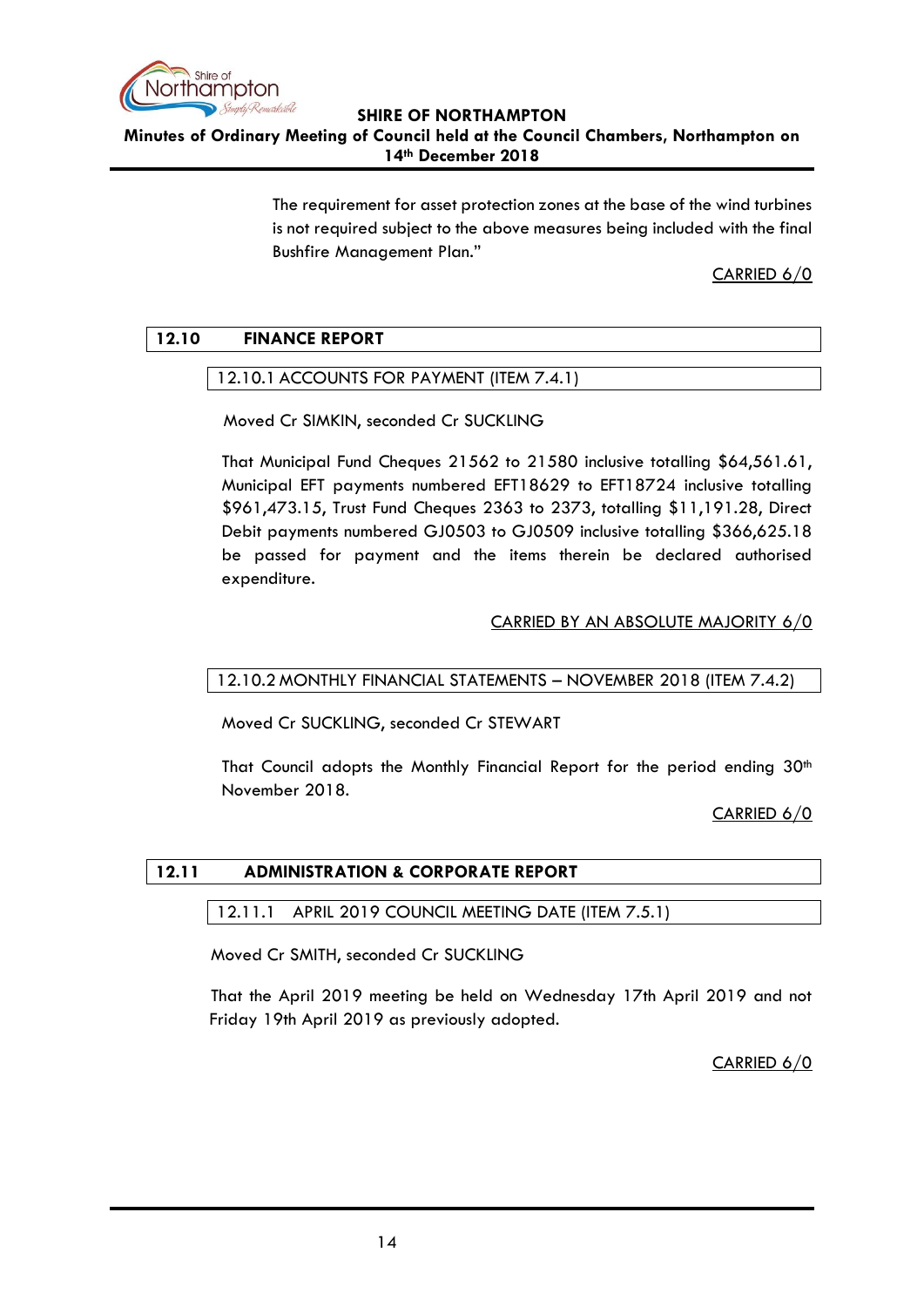

### <span id="page-14-0"></span>**Minutes of Ordinary Meeting of Council held at the Council Chambers, Northampton on 14th December 2018**

### 12.11.2 ROAD TRAIN REST AREA (ITEM 7.5.2)

Moved Cr STEWART, seconded Cr PIKE

That Council support and approve the taking of a portion of Reserve 25273 by Main Roads WA as shown on MRWA Plan d1660-22-1, being Appendices 2, for the construction of a truck bay area.

CARRIED 6/0

### <span id="page-14-1"></span>12.11.3 BASIS OF RATES – RANCH COURT SUBDIVISION (ITEM 7.5.3)

Moved Cr SMITH, seconded Cr PIKE

That Council inform all landowners for properties located in Ranch Court, that it proposes to request the Minister for Local Government to change the basis of rating from Unimproved Values to Gross Rental Values due the predominant use of the land being residential and seek comment from those landowners. Once comments are received the matter be presented to the February 2019 meeting of Council for further determination.

CARRIED 6/0

## <span id="page-14-2"></span>12.11.4 RUBBISH BIN SURROUNDS (ITEM 7.5.4)

Moved Cr SUCKLING, seconded Cr STEWART

That Council endorse the designs for the bin surrounds for the locations being:

- 1. Kings Park Kings Hall on the front with the dancers on each side.
- 2. Hampton Gardens one with a steam train on the front and railway line on the sides and one with a miner on the front and mining tools on the side.
- 3. RSL Hall Soldier on the front and the poppy plant for the sides.

CARRIED 6/0

# <span id="page-14-3"></span>12.11.5 2017 - 18 ANNUAL ELECTORS MEETING (ITEM 7.5.5)

Moved Cr STEWART, seconded Cr KRAKOUER

That the Annual Electors meeting be held Wednesday 16th January 2019 commencing at 5.30pm at the Northampton Council Chambers.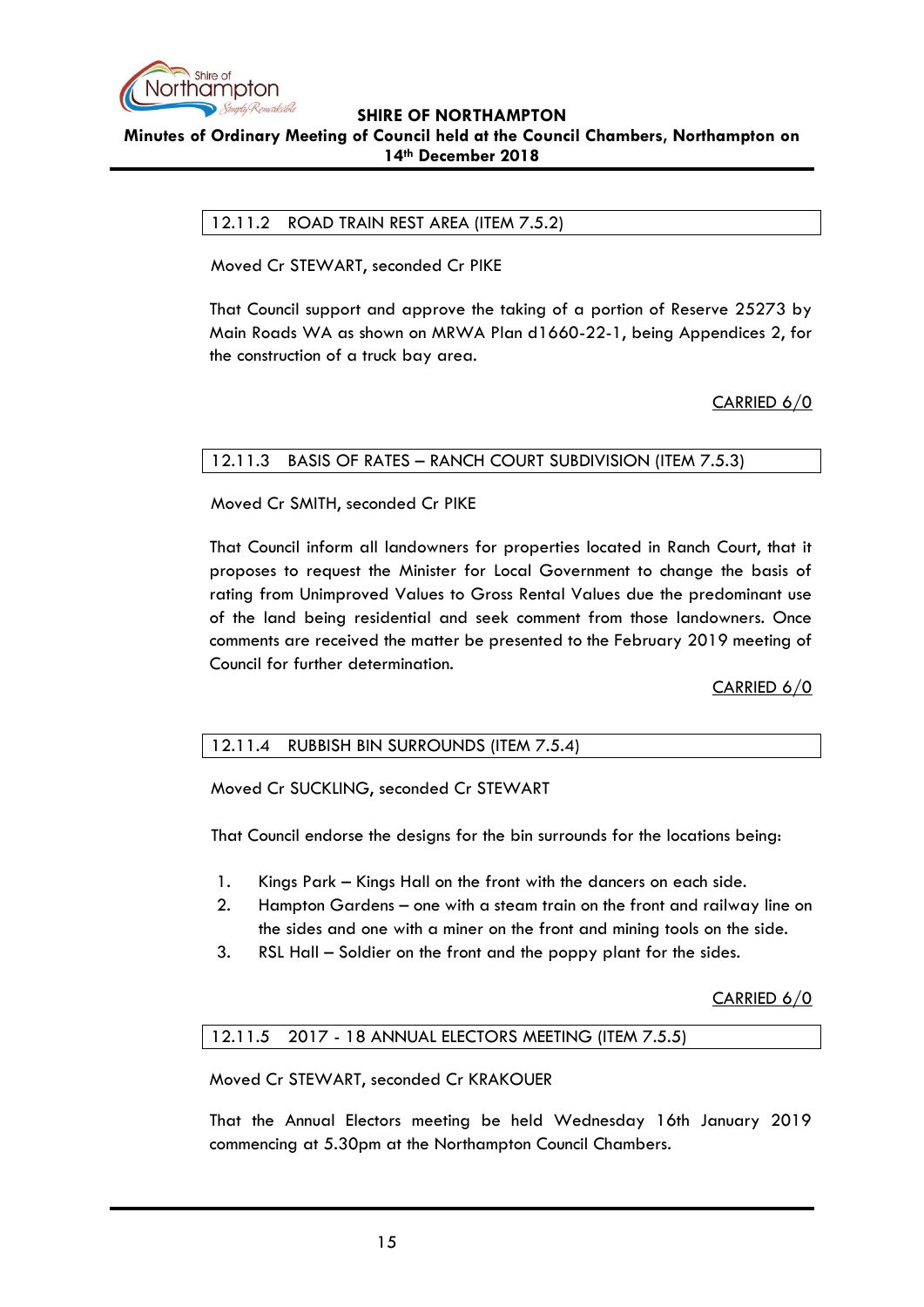

<span id="page-15-0"></span>**Minutes of Ordinary Meeting of Council held at the Council Chambers, Northampton on 14th December 2018**

CARRIED 6/0

12.11.6 NON PAYMENT OF RATES – LOT 7 HAMPTON ROAD, NORTHAMPTON (ITEM 7.5.6)

Moved Cr SMITH, seconded Cr STEWART

That Council instruct its legal advisors to commence recovery proceedings for all outstanding rates and charges on Lot 7 Hampton Road, Northampton.

CARRIED 6/0

# <span id="page-15-1"></span>12.11.7 OUTSTANDING RATES – RODNEY MACKENZIE (ITEM 7.5.7)

Moved Cr SIMKIN, seconded Cr SUCKLING

The Council accept the offer by Mr Mackenzie to pay all outstanding rates, charges and penalty interest totaling \$78,640.76 as at 30 November 2018 by a \$30,000 instalment by 31 December 2018, an instalment of \$18,640.76 by 30 June 2019 and a final instalment of the balance of all rates, charges and penalty interest by 31 December 2019, however is subject to:

- 1. That the interest rate for all charges on rates and ESL current and arrears to continue to be levied until the debt is paid in full and these amounts are to be paid in addition to the scheduled repayments.
- 2. That should a default occur in the payment of any instalments for current and arrears charges then legal action be undertaken for the recovery of the debt.

CARRIED 6/0

## <span id="page-15-2"></span>**12.12 DEPUTY PRESIDENT'S REPORT**

Since the last Council meeting Cr Krakouer reported on his attendance at the following:

28/11/2018 Native Title Determination Ceremony

## <span id="page-15-4"></span><span id="page-15-3"></span>**12.13 COUNCILLORS' REPORTS**

#### 12.13.1 CR PIKE

Since the last Council meeting Cr Pike reported on his attendance at:

21/11/2018 Kalbarri Roadwise Committee Meeting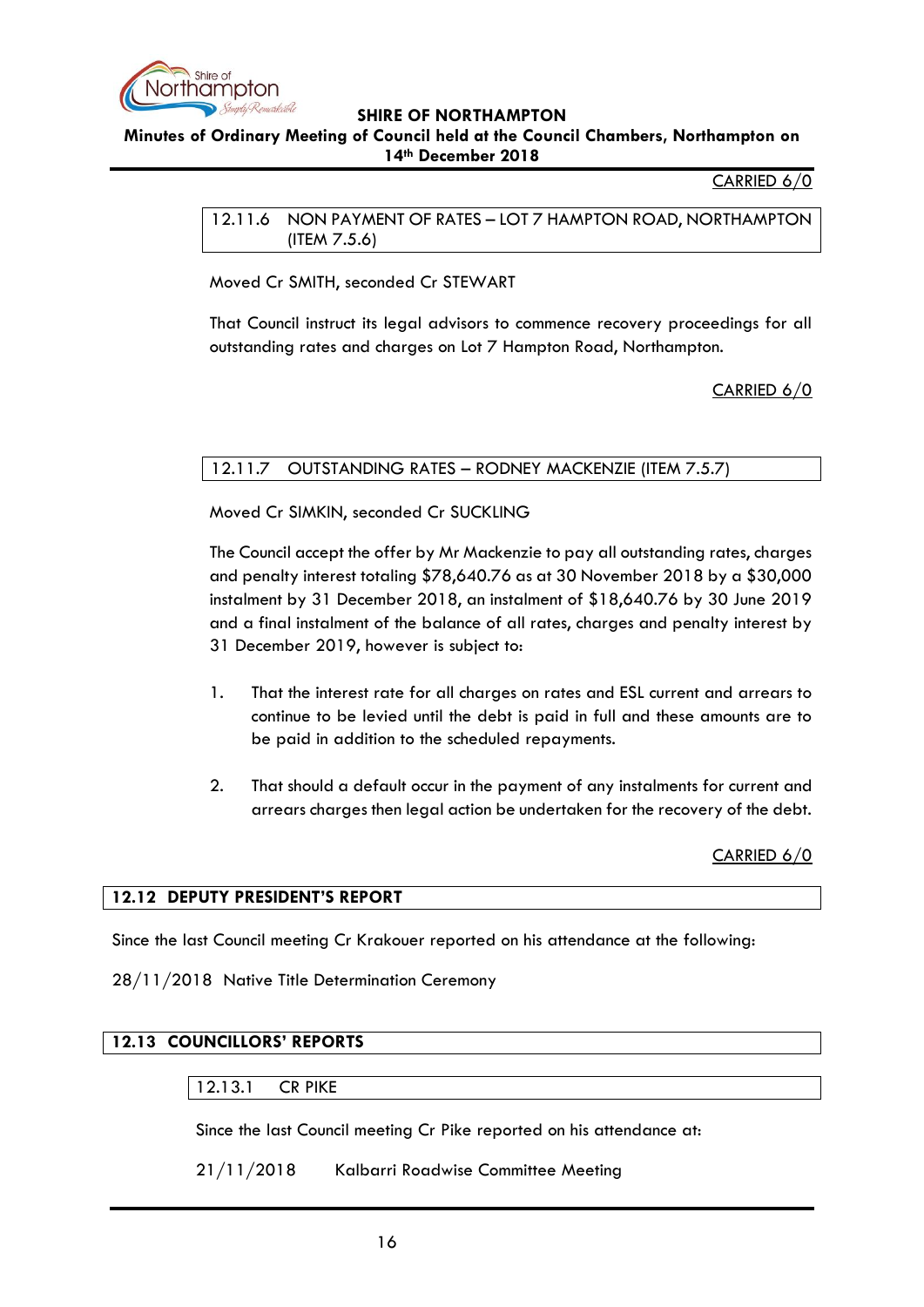

**Minutes of Ordinary Meeting of Council held at the Council Chambers, Northampton on 14th December 2018**

30/11/2018 Kalbarri District High School Assembly and Roadwise presentation

### <span id="page-16-0"></span>12.13.2 CR SMITH

Since the last Council meeting Cr Smith reported on his attendance at:

11/12/2018 Kalbarri Visitor Centre Meeting

### <span id="page-16-2"></span><span id="page-16-1"></span>**12.14 NEW ITEMS OF BUSINESS**

### 12.14.1 QANTAS PILOT TRAINING ACADEMY

Cr Smith presented an article to Council which detailed a Qantas pilot training academy program, and suggested that Council correspond with Qantas to discuss the possibility of utilising the Kalbarri Airport for such a training program.

Moved Cr STEWART, seconded Cr KRAKOUER

That Council correspond with Qantas to discuss the possibility of the Kalbarri Airport being used as a training facility.

CARRIED 6/0

## <span id="page-16-3"></span>12.14.2 PROPOSED IMPROVEMENTS TO KALBARRI SHOPPING CENTRE THOROUGHFARE, PORTER STREET KALBARRI

Cr Pike has received correspondence from Mr M. Morgan, which he presented to Council, requesting consideration for improvements to the paved thoroughfare area near the Kalbarri Shopping Centre, including a roofed undercover area, potted plants, park seating and tables and other fixtures.

Moved Cr STEWART, seconded Cr PIKE

That Council seek costings for the proposed project, and list the project for consideration in the Draft 2019/2020 Budget.

CARRIED 6/0